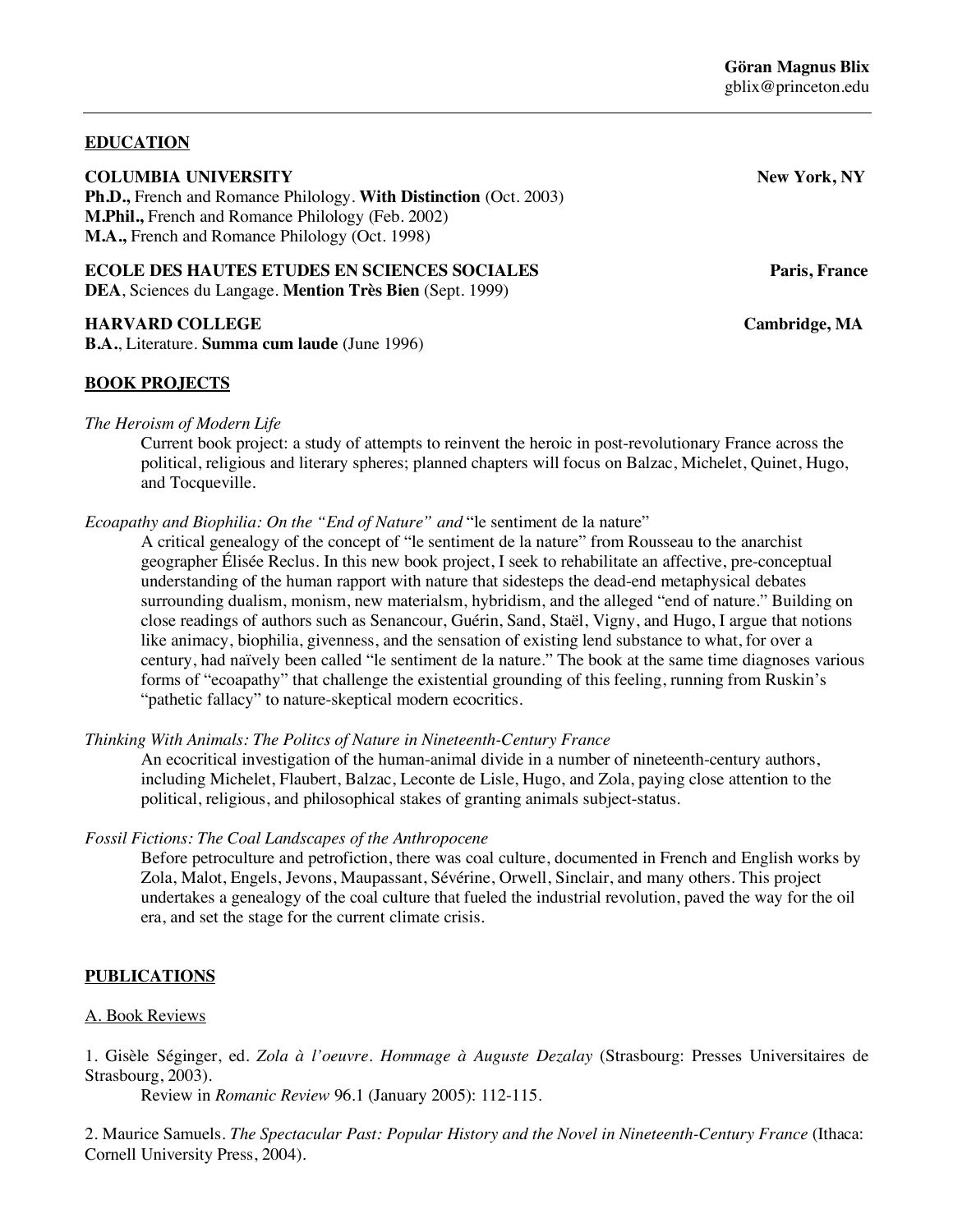Review in *French Forum* 30.1 (Winter 2005): 124-126.

- 3. C. W. Thompson. *Walking and the French Romantics. Rousseau to Sand and Hugo* (Peter Lang, 2003). Review in *Nineteenth-Century French Studies* 34.1-2 (Fall-Winter 2005-2006): 159-161.
- 4. Jed Deppman, Daniel Ferrer, and Michael Groden, eds. *Genetic Criticism. Texts and Avant-textes* (Philadelphia: University of Pennsylvania Press, 2004). Review in *Modern Philology* 104.1 (August 2006): 108-111.
- 5. Françoise Waquet, *Les Enfants de Socrate : filiation intellectuelle et transmission du savoir, XVIIe -XXIe siècle* (Albin Michel, 2008).

Review in *Journal of Modern History* 82.4 (December 2010): 946-948.

6. Zrinka Stahuljak, *Pornographic Archaeology: Medicine, Medievalism, and the Invention of the French Nation* (Philadelphia: University of Pennsylvania Press, 2013).

Review in *American Historical Review* 2014 119 (2): 615-616.

#### B. Articles

- 1. *Le Trou dans* L'Oeuvre*: Zola's Punctured Text*  Article in *Excavatio* 16.1-2 (2002): 291-304. Winner of the 2001 AIZEN Award for best graduate student paper.
- 2. *Property and Propriety in the Second Empire: Zola's* Pot-Bouille Article in *Excavatio* 18.1-2 (2003): 79-97.
- 3. *The Archaeology of Private Life: The Romantic Discourse of Intimacy* Article in *Visions/Revisions: Essays on Nineteenth-Century French Culture*, eds. Nigel Harkness, Paul Rowe, Tim Unwin and Jennifer Yee (Peter Lang, 2004), 287-304.
- 4. *Charting the "Transitional Period": the Emergence of Modern Time in the Nineteenth Century* Article appeared in *The Journal of History and Theory* 45 (Feb. 2006): 51-71.
- 5. *Diversité et disparition dans l'histoire romantique: la pensée « nationaliste » de Jules Michelet*  Article in *Mémoire et culture*, eds. Claude Filteau and Michel Beniamino (Limoges: Presses Universitaires de Limoges, 2006), 393-408.
- 6. *The Occult Roots of Realism: Balzac, Mesmer, and Second Sight* Article in *Studies in Eighteenth-Century Culture* 36 (2007): 261-280.
- 7. *The Prison-House of Revolutionary Memory: The Politics of Oblivion in Michelet, Hugo, and Dumas* Article in *French Forum* 32.3 (Spring 2007): 39-64.
- 8. *Heroic Genesis in the* Mémorial de Sainte-Hélène Article in *Yale French Studies* 111 (May 2007): 107-128; special issue on "Myth and Modernity."
- 9. *La Palingénésie romantique: histoire et immortalité de Charles Bonnet à Pierre Leroux*  Article in *Les formes du temps : Rythme, histoire, temporalité*, eds. Gisèle Séginger and Paule Petititer (Presses Universitaires de Strasbourg, 2008), 225-240.
- 10. *Les lendemains de Pompéi: Bulwer Lytton et l'archéofiction française* Article in *La Plume et la pierre: l'écrivain et le modèle archéologique au XIXe siècle*, ed. Martine Lavaud (Lucie Editions, 2008).
- 11. *Women, Heroism, Power: The Rule of Women in the Goncourt Brothers' Eighteenth-Century Biographies* Article in *Excavatio* 23.1-2 (2008) : 91-109.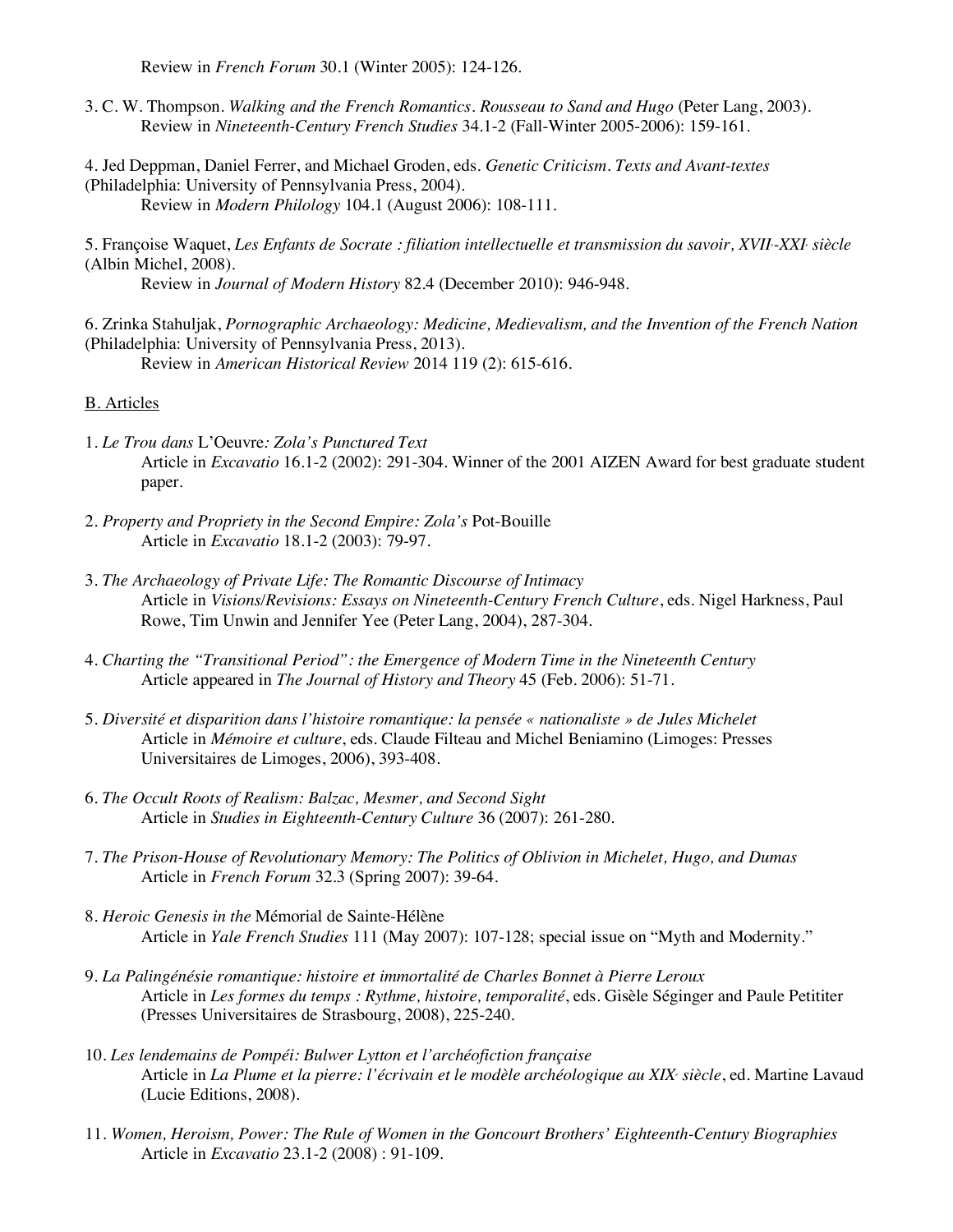- 12. *Le Personnage et son milieu: réalisme et liberté dans Madame Bovary* Article in *Madame Bovary et les savoirs*, eds. Pierre-Louis Rey and Gisèle Séginger (Presses Sorbonne nouvelle, 2008), 243-256.
- 13. *Le Modèle naturel de l'histoire* (La Sorcière) Article in *Michelet, rythme de la prose, rythme de l'histoire*, ed. Paule Petitier (Presses Universitaires du Septentrion, 2010), 159-169.
- 14. *Les Goncourt et l'histoire-résurrection Cahiers Edmond & Jules de Goncourt* 17 (2010), 45-61.
- 15. *Le Livre des passants : l'héroïsme obscur dans les* Misérables Article in *Ego Hugo*, ed. Stéphanie Boulard, special issue of *Revue des Sciences Humaines* 302: 2 (2011), 63-75.
- 16. *Pierre de Coulevain (Jeanne Philomène Laperche)*  Dictionary entry in *Dictionnaire universel des femmes créatrices* (Paris : Des Femmes-Antoinette Fouque, 2013).
- 17. *Social Species in the* Comédie humaine *: Balzac's Use of Natural History* Article in *Of Elephants & Roses : French Natural History, 1790-1830* (Philadelphia: American Philosophical Society, 2013), 188-195.
- 18. *Entre les dieux et les animaux :* Salammbô *et la bête humaine de Flaubert* Article in MLN (Winter 2013), ed. Jacques Neefs.
- 19*. Story, Affect, Style : A Comment on Jameson's* The Antinomies of Realism Response essay to Fredric Jameson's book on *non-site.org* posted Feb. 24, 2014 (http://nonsite.org/thetank/jamesons-the-antinomies-of-realism).
- 20. *Nature's Witness: Allegory and Sensation in Leconte de Lisle's Animal Poems* Article in *Dix-Neuf,* 19:3 (2015): 210-227.
- 21. *Review Essay (Andrea Goulet, Legacies of the Rue Morgue : Science, Space, and Crime Fiction in France)* Review essay in H-France Forum, Vol. 11, no. 5 (2016), No. 3 (6 pages).
- 22. *The Zoology of Mind: Instinct and Intelligence in Eighteenth and Nineteenth-Century Natural History* Article in *L'Esprit Créateur*, 56: 4 (2016), 49–63.
- 23. *Flaubert, Tocqueville et l'écriture democratique* Article in *Lectures de* L'Éducation sentimentale, ed. Steve Murphy (Rennes: Presses Universitaires de Rennes, 2017), 313-334.

### C. Books

1. *From Paris to Pompeii: French Romanticism and the Cultural Politics of Archeology* Book published by the University of Pennsylvania Press (December 2008), 304 pages.

## **FORTHCOMING ARTICLES**

1. *The Authority of Science: Grounding Knowledge in Jules Vernes's* Voyage au centre de la terre Nineteenth-Century French Studies; article accepted with revisions.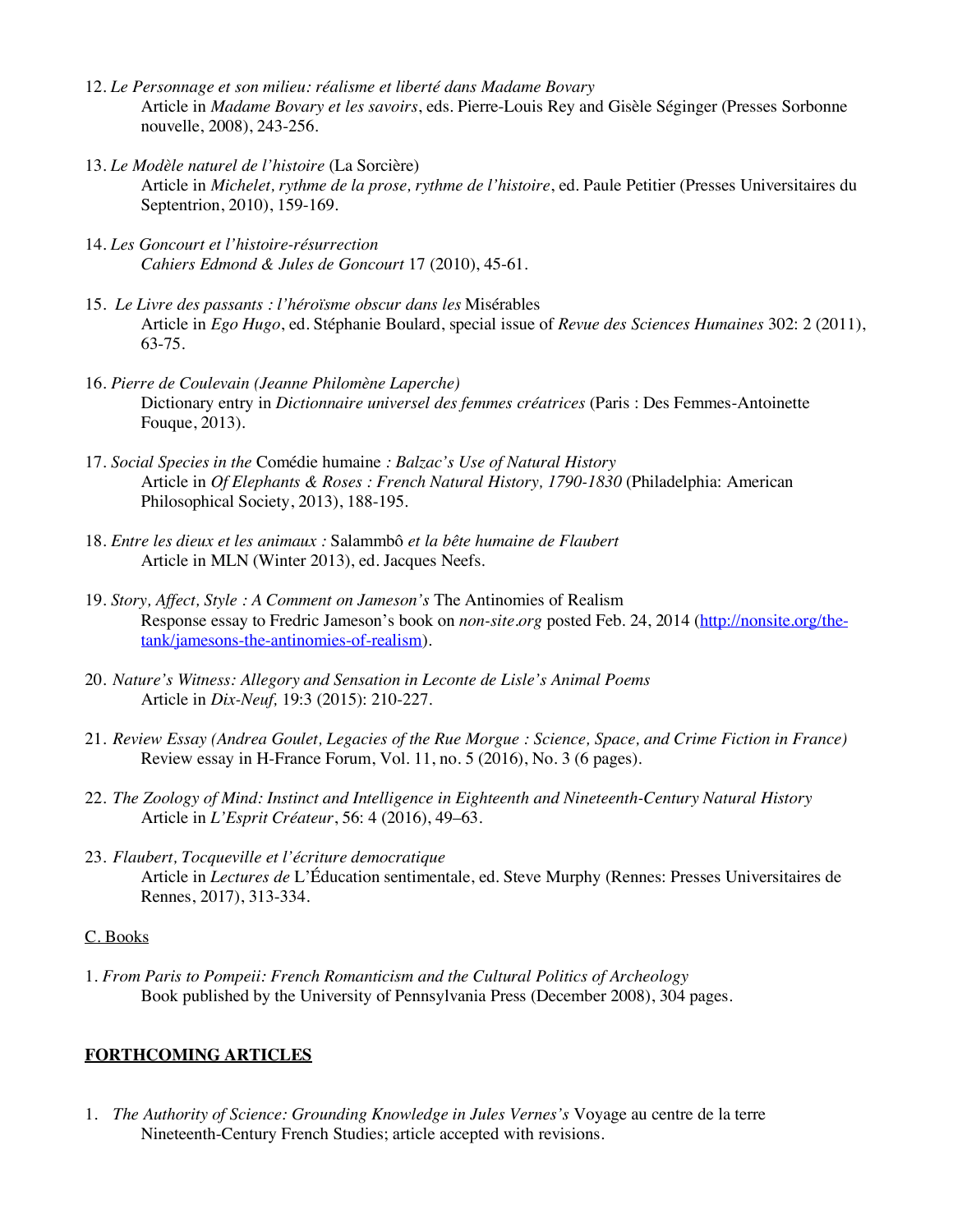2. *Ecocosmopolitan Geophilia: Natural Pedagogy in Élisée Reclus'* Histoire d'un ruisseau Work in progress; article proposal accepted for publication in special issue of *Dix-Neuf* on "Ecoregions" (December 2019).

### **PAPERS PRESENTED**

- *The Heroism of Modern Life: Mme de Staël's Philosophy of Glory* Nineteenth-Century French Studies (NCFS) Colloquium: Scripps College and UC Riverside, October 2018.
- *Crowd Wisdom: Félix Vallotton*

Talk presented at "Crowd Wisdom" panel organized by Julie Dweck. Princeton Art Museum, April 26, 2018.

- *Singular Animals: The Signature of Style in Michelet's Natural Histories* Nineteenth-Century French Studies (NCFS) Colloquium: University of Virginia, November 2017.
- *Récit et géologie: le temps de la mine chez Zola et dans ses sources* Invited paper. Conference: "The Long and the Short of It—interférences de la nouvelle et du roman au XIXe siècle," NYU, March 10, 2017.
- *At War With the Elements: Imagination and Radiation in Svetlana Alexievich's* Voices From Chernobyl Invited Lecture: University of Delaware, Dec. 5, 2016
- *Zola's Geopoetics: The Senses of Landscape in* Germinal Nineteenth-Century French Studies (NCFS) Colloqium: Brown University, October 2016
- *Baudelaire and the Heroism of Modern Life* Invited lecture at the Stanford French Culture Workshop, Nov. 10, 2016.
- *A quoi sert la littérature? Le roman de l'éducation dans une université américaine* Invited Paper. Conference at Sorbonne Nouvelle: "Enseigner la littérature à l'université aujourd'hui: enjeux politiques, épistémologiques, didactiques," June 15-17, 2016.
- *Unspeakable Animals: Fables of Expression in the Age of Darwin* Invited public lecture at Willamette University, Salem, Oregon, April 13, 2016.
- *The Heroism of Modern Life* Work-in-progress presentation at Cotsen Seminar, Society of Fellows, Princeton University, April 1, 2016.
- *Nature's Labor: Environmental Economics in Hugo's* Les Travailleurs de la mer French Ecocriticism Conference. Trinity College, Cambridge, May 8, 2015.
- *The Zoology of Mind: the Clash of Instinct and Intelligence in 19th-Century Natural History* Invited Paper. The Life of the Mind: Literature, Aesthetics, and the "sciences de l'homme," 1700-1900. University of Wisconsin-Madison, April 16-18, 2015,

### *Jules Vallès, Freedom Writer*

Nineteenth-Century French Studies (NCFS) Colloquium: University of Puerto Rico, San Juan, PR, October 2014.

*Kindred Animals: Romantic Zoophilia and the Fate of the Fable*

Plenary Lecture. International Conference on Romanticism (ICR): "Romantic Reflections: Twins, Echoes, and Appropriations." University of St. Thomas, Minneapolis. Sept. 25-28, 2014.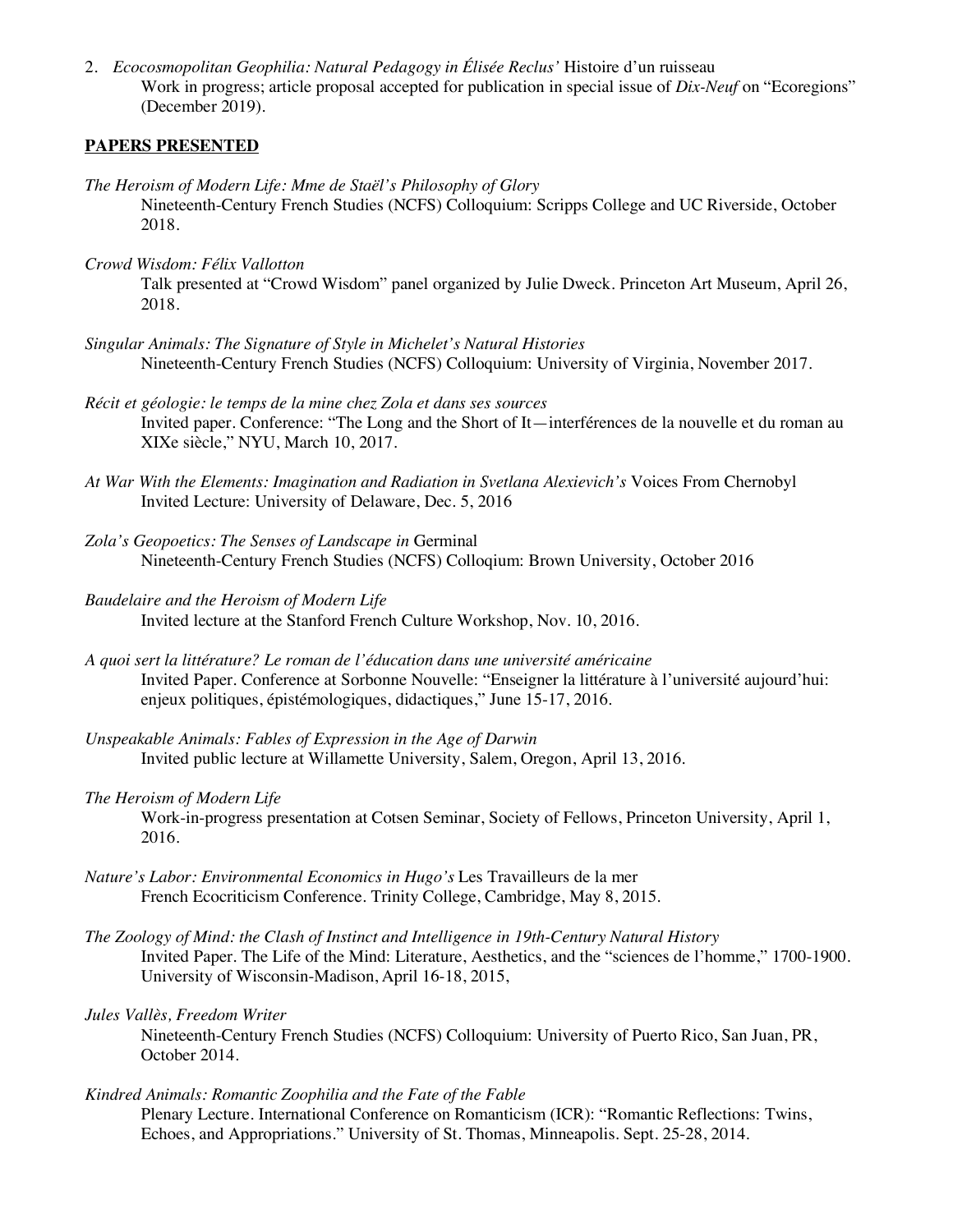*Democracy and the Novel*

Respondent to Philippe Hamon's talk "Les représentants représentés" at the *Democracy & the Novel* conference at Princeton University, April 11-12, 2014.

- *Jules Vallès and the Anarchist Novel* Invited lecture. UC Berkeley, March 13, 2014.
- *French Republican Idolatry: Jules Vallès and the Cult of Great Men* Telos-Paul Piccone Institute conference: "The Difficulty of Democracy: Diagnoses and Prognoses." Deutsches Haus, New York University, February 2014.
- *The Ecopolitics of Identity in Michelet's* La Mer Nineteenth-Century French Studies (NCFS) Colloquium: University of Richmond and College of William and Mary, Richmond, October 2013.
- *Monuments* (panel chaired)

Nineteenth-Century French Studies (NCFS) Colloquium: "Thresholds and Horizons." University of Richmond and College of William and Mary, Richmond, October 2013.

- *Anthropomorphism and the Politics of Nature in Michelet's Natural Histories* Stanford French Culture Workshop. Invited Lecture. October 2012.
- *Sociopoetics of Feast and Famine* (panel chaired) Nineteenth-Century French Studies (NCFS) Colloquium: North Carolina State University, Raleigh, October 2012.
- *'The Great Civic Banquet': Animal Politics in Michelet's Natural Histories* Nineteenth-Century French Studies (NCFS) Colloquium: North Carolina State University, Raleigh, October 2012.
- *Entre les dieux et les animaux: la bête humaine de Flaubert* Conference on *Salammbô, 150 years* at Johns Hopkins University, October 2012.
- *Resisting the Revolution: Mme de Staël and Revolutionary Historiography*  1812 Conference: The New School, New York, May 2012
- *Social Species in the* Comédie humaine*: Balzac's Use of Natural History* Symposium on French Natural History: American Philosophical Society, Philadelphia, December 2011.
- *Images of Law and Anarchy in the Fin-de-Siècle* Chaired panel at Nineteenth-Century French Studies (NCFS) Colloquium: University of Pennsylvania and Villanova University, October 2011.
- *Republican Death: Terror and Idolatry in Jules Michelet's Histoire de la Révolution française* Invited lecture at Miami University, Ohio, April 13, 2011
- *Science des religions et culte des morts, 1860-1900* Société d'Études Romantiques et Dix-Neuviémistes (SERD) : Paris, November 2009
- *History and Legend in Michelet: Toward a Republican Historiography* Romance Studies Colloquium: Montclair State University, October 2009
- *Towards a Republican Spirituality: The Cult of the People in Michelet's* Histoire de la Révolution française American Comparative Literature Association (ACLA): Harvard University, March 2009
- *"Grandeur et décadence": Typical Heroism in Balzac's* César Birotteau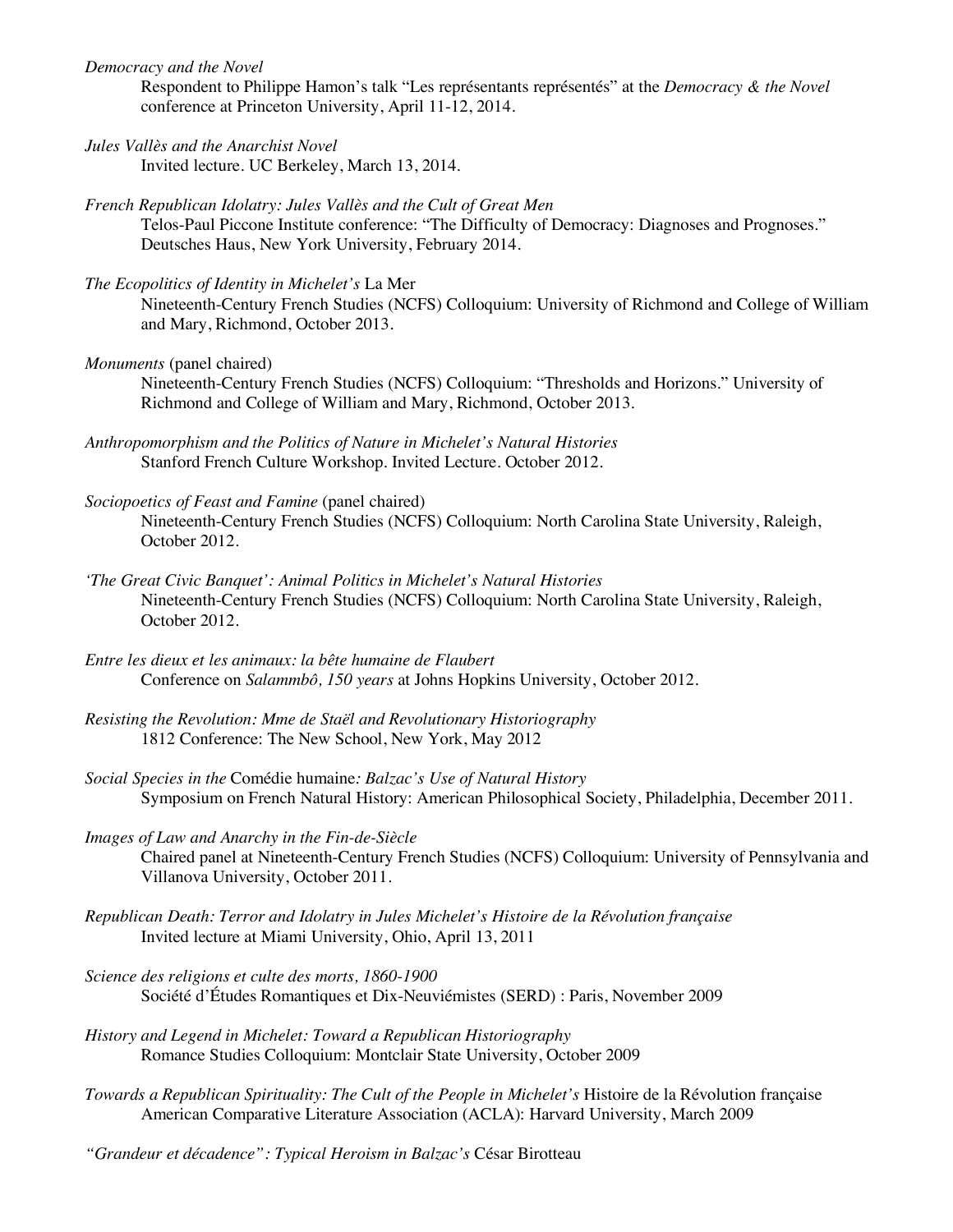Nineteenth-Century French Studies: Vanderbilt University, October 2008

*Tocqueville and the Problem of a Democratic Literature*

Also panel organizer: "Writing and Democracy in the Romantic Period," Society for French Historical Studies: Rutgers, April 2008.

- *Popular Heroes, Public Virtue, and the Prix Montyon* Society of Dix-Neuviémistes (SDN): Cambridge University, 2007
- *The Authority of Science: Grounding Knowledge in Jules Verne's* Voyage au centre de la terre Society for French Historical Studies : University of Illinois at Urbana-Champaign, April 2006.
- *Nuages d'origine: écrire le début de l'histoire dans* L'Orphée *de Ballanche* Lecture given in the seminar *Les Figures du Temps* held at Université de Marne-la-Vallée, December 2005.
- *Undermining Progress: Change and the Historical Imagination in French Romanticism* Nineteenth Century French Studies Colloquium (NCFS): University of Arizona at Tucson, October 2003.
- *Paris in Ruins: The Ideology of Progress and the Gaze of the Future*  Nineteenth Century French Studies Colloquium (NCFS): University of Wisconsin at Madison, October 2001.
- *Picture Perfect: Balzac's Visual Restoration of the Past*  Nineteenth Century French Studies Colloquium (NCFS): University of Illinois at Urbana-Champaign, October 2000.
- *French Romantic Pictorialism: From* Ut Pictura Poesis *to* la Correspondance des Arts Image and Imagery Conference: Brock University, Ontario, Canada, October 2000.
- *Naturalism, Urban Planning, and Social Space: the Naturalization of Haussmann's Paris in Zola's* La Curée Cartographies—Mapping Cultural, Linguistic, and Textual Spaces: University of Pennsylvania Annual Graduate Student Conference, March 1997.

### **TEACHING EXPERIENCE**

#### **Princeton University Princeton, NJ**

*Assistant Professor*, January 2004 – June 2011 *Associate Professor,* July 2011 – Present

- **Thinking With Animals [FRE 404, S17]**. G & UG seminar on the French literary and philosophical treatment of animals from Montaigne to Derrida.
- **The Nineteenth-Century French Novel [FRE 362, F15, F18].**
- **Critiques of Violence [FRE 368, F15]**. Undergraduate seminar on works from Voltaire to Michael Haneke reflecting on the nature of political, religious, and social violence.
- **Eco-Criticism and French Nature-Writing [FRE 521, F14, F18].** Graduate seminar on French Romanticism from an ecocritical perspective and introduction to theoretical orientations in the field.
- **The Literature of Environmental Disaster [FRE 338 /COM 338 / ENV 338, F14, F16]**. Readings of novels, plays, and journalism from around the world confronting various types of environmental catastrophe in the Anthropocene.
- **Nature, Culture, Life [FRE 336, F12].** Undergraduate seminar on ecocritical topics.
- **French Senior Seminar [FRE 399, S12, S13].** Seminar for French concentrators in their senior year.
- **The Heroism of Modern Life** [**FRE 527, F11, S14, F16**]. Graduate seminar on the democratization of the heroic code in 19<sup>th</sup>-century France.
- **French Secularization, 1789-1905** [**FRE 357, F11**]. Upper-level undergraduate course on the history and theory of secularization in  $19$ <sup>th</sup>-century France.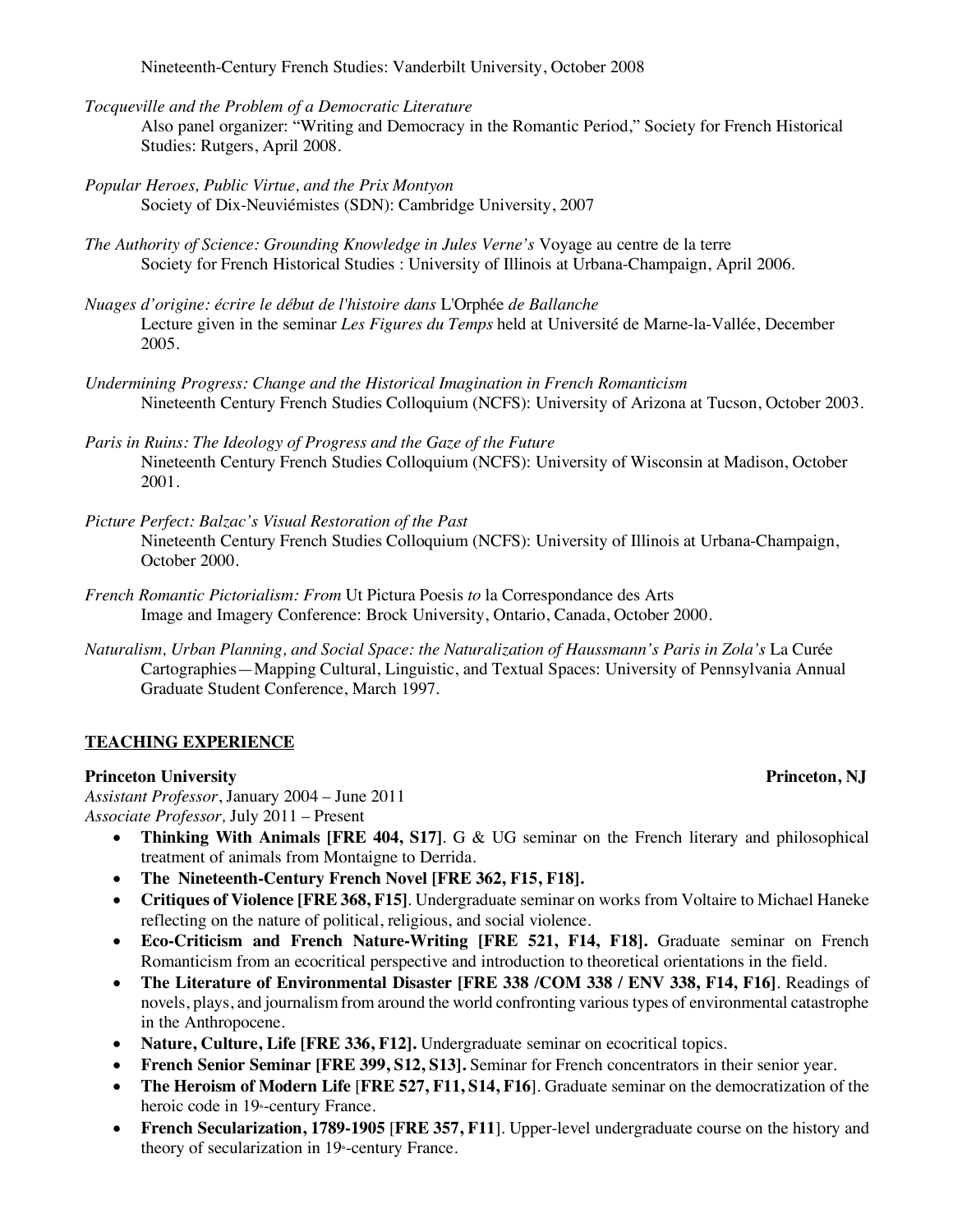- **Writing the People in Nineteenth-Century France [FRE 526, S08, S13, S16].** Graduate seminar on representations of the people in Michelet, Hugo, Sue, Goncourt, Zola, and Vallès.
- **Writing on the Margins [FRE 367, F07].** Upper-level undergraduate course on literary heterologies from Hugo and Michelet to Genet and Chamoiseau.
- **The Literary Revolution: Art, Politics, Representation [FRE 521, F06, F10].** Graduate seminar on the linkage of politics and aesthetics in French Romanticism.
- **Imagined Communities [FRE 357, F06].** Upper-level undergraduate course on novels that both trace and create human communities via imaginary maps, from Balzac to Camus and Chamoiseau.
- **The Use and Abuse of History [FRE 527, S05, F09].** Graduate seminar on the forms and uses of history in 19<sup>th</sup>-century French writing.
- **Memory and Modernity and the Age of Progress [FRE 367, F03, F10, S15]**. High-level undergraduate seminar on 19<sup>th</sup>-century French literature, dealing with the construction of cultural memory, identity, and nationality.
- **Paris in the 20<sup>th</sup> Century [FRE 330, S04].** Taught two precepts for course in French culture and literature headed by Prof. André Benhaïm.
- **Approaches to the Study of Literary Texts [FRE 224, F04]**. Study of the major genres, and survey of theoretical approaches.
- **Introduction to French Literature, Culture and Civilization, 1789 – Present [FRE 222, S04, S05, S07, S08, S11, S16, S17].**
- **Voyages et séjours (summer program in Annecy) [FRE 207, Summer 05].** Fifth-semester French language, culture, and literature course.
- **Advanced French [FRE 108, F03 & F04].** Fourth-semester French language and reading course.

## **Columbia University** And the Columbia University And the Columbia University And the University And the University And the University And the University And the University And the University And the University And the Uni

*Preceptor*, September 2001 - May 2002

• **Literature-Humanities**. A full-year core curriculum course for first-year students in Columbia College. Taught major literary works in the Western canon from Homer to Woolf. Nominated for *Presidential Award For Outstanding Teaching.*

*Instructor*, January 2001 - May 2001

• **Major Literary Works from 1800 to the Present**. Designed and taught undergraduate survey of modern French literature, from Chateaubriand to Chamoiseau. Website: www.columbia.edu/itc/french/blix/3334.

*French Instructor*, September 1997 - December 2000

- **Intermediate French I and II.** Taught communicative skills, culture, grammar; generated discussion.
- **Elementary French I and II.** Taught basic language skills, communication, grammar.

### **GRADUATE ADVISING**

### **Ph.D. Theses Directed**

| Karen Quandt            | Promenades of the Self: Landscape from Diderot to Baudelaire (Fall 2011)                                       |
|-------------------------|----------------------------------------------------------------------------------------------------------------|
| Eve Celia Morisi        | Littérature in extremis : poétique et éthique de la décapitation, 1829-1957 (Spring 2011)                      |
| Ainsley Brown           | From Sacred Books to the Modern Book fetish: The Book in 19 <sup>th</sup> and 20 <sup>th</sup> -Century French |
|                         | <i>Literary Culture (Spring 2011)</i>                                                                          |
| Benjamin Williams       | French Symbolism and the Generation of 1870: Popularity of an Anti-Popular Genre                               |
|                         | (Fall 2012)                                                                                                    |
| <b>Matthew Sandefer</b> | The Representation of Evil in the Short Narratives of Barbey D'Aurevilly, Villiers de                          |
|                         | l'Isle-Adam, and Léon Bloy (Spring 2015)                                                                       |
| Bridget Behrmann        | The Parnassian Moment and the Experimental Poem, 1866-1876 (expected Fall 2017)                                |
| Melissa Verhey          | Storytelling as Care of the Self: Identity Formation in Life Writing (expected Spring                          |
|                         | 2017)                                                                                                          |
| Maureen DeNino          | Colonial Ambivalence: Literature and Empire in Nineteenth-Century France (expected                             |
|                         | Spring $2018$ )                                                                                                |
| Tomoko Slutsky          | Decentering Anthropocentrism: Tracking Non-Human Traces in Modern French and                                   |
|                         | Japanese Literature (expected Spring 2018)                                                                     |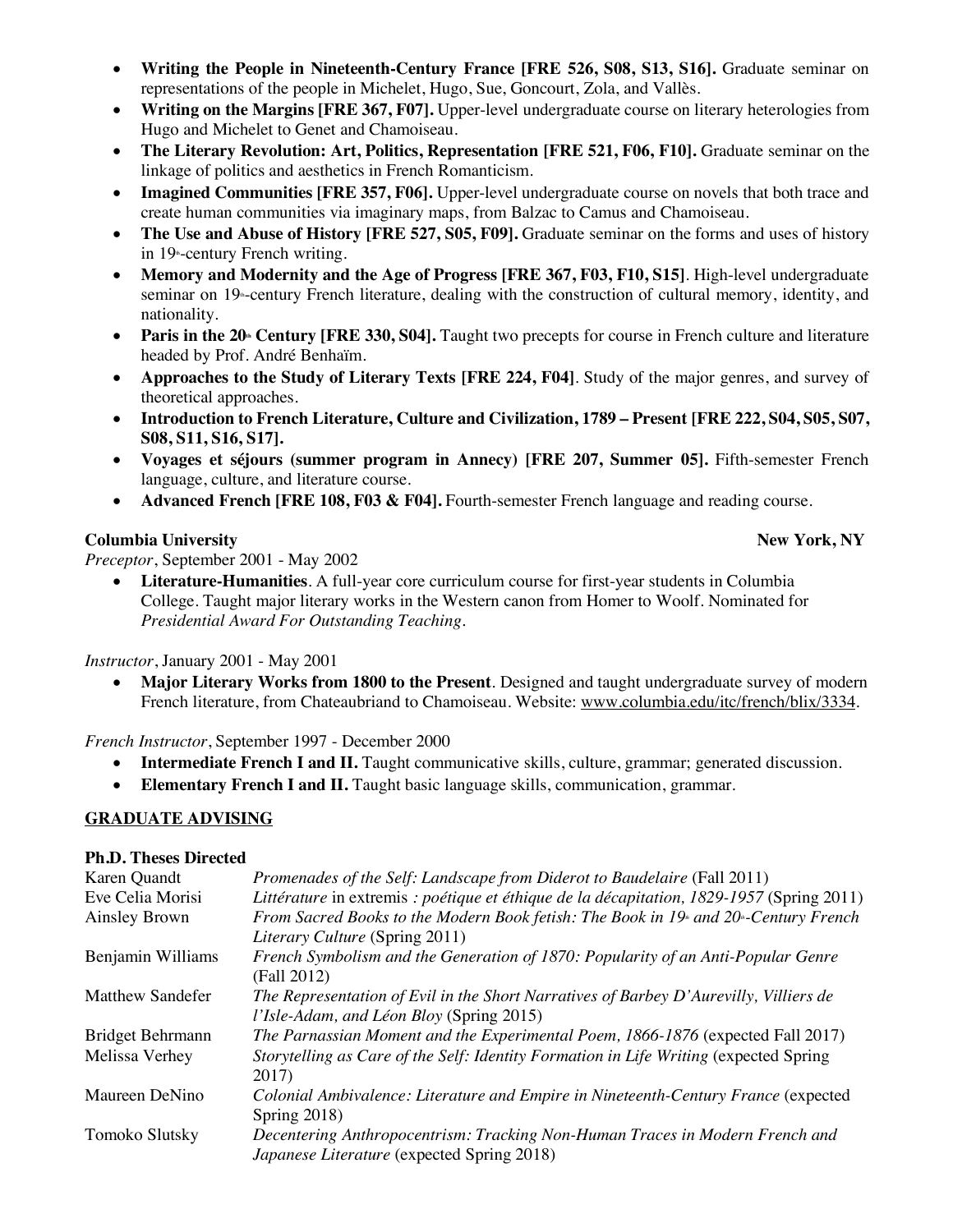## **Dissertation Committees**

|                           | Darla K. Rudy-Gervais Worldly Saintliness: A Study of Jean de Joinville's Vie de Saint-Louis (Spring 2005, |
|---------------------------|------------------------------------------------------------------------------------------------------------|
|                           | Examiner)                                                                                                  |
| Raina Uhden               | 'Décomposer, c'est créer': Alchemy and Art in Selected Works of Honoré de Balzac (Fall                     |
|                           | 2005, Columbia University, Reader)                                                                         |
| Catherine Witt            | Tokens of Discontent. The Emergence of the Modern Prose Poem (1822-1869) (Spring                           |
|                           | 2008, Reader)                                                                                              |
| Laura Asok-Zawadski       | Alienated Selves: Portraiture in Nineteenth-and Twentieth-Century France (Spring                           |
|                           | 2010, Examiner)                                                                                            |
| Saul Anton                | The Vestige of Art: Aesthetics and History in the French Enlightenment (Spring 2010,                       |
|                           | Reader)                                                                                                    |
| Yann Robert               | Living Theater: Politics, Justice and the Stage in France (1750-1800) (Spring 2010,                        |
|                           | Reader)                                                                                                    |
| <b>Alexandre Bonafos</b>  | Impressions savantes: voyages archéologiques en France à l'âge romantique (April                           |
|                           | 2014, NYU, Examiner)                                                                                       |
| Christine Bourgeois       | Saintly Asceticism and the Literary Machine: The Many Lives of Saint Anthony the Great                     |
|                           | (May 2014, Reader)                                                                                         |
| Layla Roesler             | Fragmentation and Unity: Language and its Becoming in the Essays of Yves Bonnefoy                          |
|                           | (May 2014, Examiner)                                                                                       |
| <b>Charles Rice-Davis</b> | The Point of All Return: Nostalgia and the Dream of Disenlightenment (December 2014,                       |
|                           | Reader)                                                                                                    |
| Daniel Worden             | Tales of Impostors: Exposing Belief in Fiction From the Baroque to the Early                               |
|                           | Enlightenment (Cyrano de Bergerac, Montfaucon de Villars, Tyssot de Patot) (January                        |
|                           | 2015, Examiner)                                                                                            |
| Amanda Ilene              | The Disruption of Linguistic Convention In Nineteenth-And-Twentieth-Century                                |
| Mazur Schoenfeldt         | French and Francophone Literature (April 2018, Reader)                                                     |
| Pierre André              | Le nationalisme à l'épreuve de l'Orient: eécits de voyage français au XIXe siècle                          |
|                           | (September 2018, NYU, Examiner)                                                                            |

# **ACADEMIC SERVICE**

| <b>Book Reviews</b>       | Romanic Review, French Forum, Nineteenth-Century French Studies, Modern Philology,<br>Journal of Modern History, American Historical Review, Journal of Modern History, |
|---------------------------|-------------------------------------------------------------------------------------------------------------------------------------------------------------------------|
|                           | H-France                                                                                                                                                                |
| <b>Manuscript Review</b>  | Harvard University Press, Yale University Press, Penn State University Press                                                                                            |
| <b>Article Reviewer</b>   | Excavatio, Romanic Review, European Romantic Review, MLN, Word & Image                                                                                                  |
| <b>Faculty Committees</b> | Committee on Athletics and Physical Education (2004-5), Committee on the Course of                                                                                      |
|                           | Study (2010-11, S2014), Graduate School Fellowship Subcommittee (2014-15), Task                                                                                         |
|                           | Force on the Humanities (2014-15)                                                                                                                                       |
| <b>Dept. Committees</b>   | Language Program Committee (2004-5), Lecture Committee (S2005), Graduate Studies                                                                                        |
|                           | Committee (2007-8, 2009-2017, 2018-9)                                                                                                                                   |
| <b>Search Committees</b>  | Senior Lecturer in French (2003-4, 2004-5), Assistant Professor in French-Poetry and                                                                                    |
|                           | Arts (2007-8), Assistant Professor in French-Renaissance (2012-13), Barron                                                                                              |
|                           | Professorship in Environment and the Humanities (2013-14)                                                                                                               |
| <b>Affiliations</b>       | PIIRS (associated faculty), PEI (associated faculty), Society of Fellows (Executive                                                                                     |
|                           | Committee, F2014-S2016)                                                                                                                                                 |
| <b>Conferences</b>        | Organized the 41 <sup>*</sup> Annual Nineteenth-Century French Studies Colloquium at Princeton                                                                          |
|                           | University, Nov. 5-7, 2015                                                                                                                                              |
| <b>Consulting</b>         | Visit and advise research-team at Copenhagen University led by Prof. Carsten Meiner on                                                                                  |
|                           | their multi-year project ("French Literary History: Cultures of Topology"). Nov. 26-27,<br>2015.                                                                        |